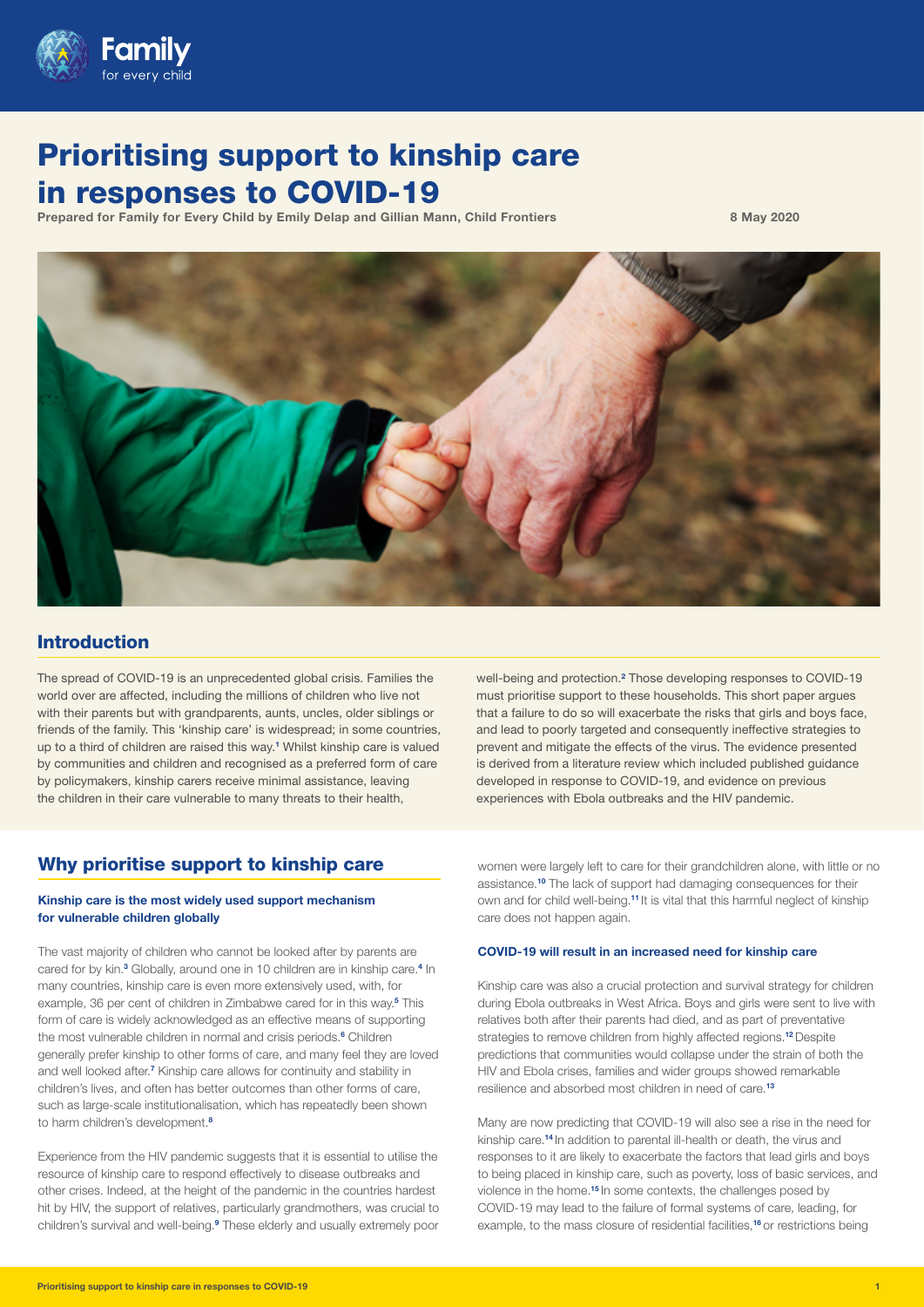

placed on the number of children placed in the care of the state.**17** In these instances, informal kinship care may be the only viable option for children who cannot be looked after by parents.

Although the experience of COVID-19 is likely to lead to increased demand for kinship care, it is currently unclear whether this demand can be met. Unlike HIV, COVID-19 disproportionately affects the elderly, meaning that grandparents, who form the majority of kinship carers globally,**18** may no longer be able to care for children. Families may also be too fearful of infection to look after children who have come from COVID-19-infected households,**19** though evidence from both HIV and Ebola shows that caregivers generally prioritise children's need for care.**20** If children are left without kinship carers at a time when formal systems of care are also struggling, many are likely to end up on the streets, forced into marriage, or trafficked or exploited in other ways.**21** It is essential that extended families and communities are properly supported and issues of stigma are addressed so that this critical safety net can be utilised at this time of global crisis.

The inability of grandparents to care for children may lead to a change in the nature of kinship care during the COVID-19 pandemic, with consequences for child well-being. The potential for the most common forms of kinship care to change rapidly was demonstrated during the HIV pandemic, which saw a shift from aunt and uncle to grandparent care.**<sup>22</sup>** Increased demand for kinship care has also previously led to the placement of children with distant relatives or friends of the family, even when children only have tenuous connections with these groups.**23** Any change in the nature of kinship care has major ramifications for children. Boys and girls living with aunts, uncles and older siblings are more likely to be discriminated against and abused than those in grandparent care, and those cared for by more distant relatives or friends of the family are generally seen to be particularly at risk.**<sup>24</sup>**

#### COVID-19 is exacerbating the vulnerabilities of children in kinship care

Evidence from across the world shows that children in kinship care are often extremely poor,**25** suffer from distress and mental health problems,**<sup>26</sup>** and struggle to achieve in school.**27** Some are vulnerable to stigma, discrimination, abuse, neglect and exploitation.**28** COVID-19 is exacerbating many of these vulnerabilities.

• Those living in kinship care households are particularly vulnerable to COVID-19 infection. Kinship carers frequently come from groups more vulnerable to catching and dying from COVID-19. They are often elderly, are over-represented in indigenous or ethnic minority groups, and come from the poorest sections of society.**<sup>29</sup>** Rates of kinship care are also particularly high in countries that have been hit hardest by HIV.**30** As a result, many carers are likely to suffer from

the underlying conditions that make COVID-19 so deadly. Carers often cannot follow social isolation guidelines that may protect them because they have to support the children in their care.**31** As households are poorer than average, families often live in overcrowded conditions that facilitate the spread of the virus.**<sup>32</sup>** Children in kinship care, especially girls, may be expected to care for sick and dying elderly carers, and/or to engage in risky activities to access money or basic needs to support the household, thereby increasing their own vulnerability to infection.**<sup>33</sup>**

*"While grandparents are being advised to isolate themselves physically from grandchildren, it is nearly impossible for older caregivers to distance themselves from the children they are raising. You are on the front line for your family every day."***<sup>34</sup>**

• Kinship care households will become poorer. Ill-health, combined with caregiving responsibilities and lockdown rules, is making it hard for kinship carers to work.**35** The global economic downturn is likely to lead to long-lasting financial problems, with predictions that some countries could be dealing with the economic consequences of COVID-19 for many years to come.**36** The World Food Programme estimates that there will be an additional 130 million people in acute hunger in 2020 as a result of lockdowns and economic recession, almost doubling the rates of hunger globally.**<sup>37</sup>** During the HIV pandemic and Ebola outbreaks, such poverty led some kinship care families to resort to survival strategies such as child labour, child marriage and children's engagement in transactional sex.**<sup>38</sup>**

*"I have an additional three children whose parents died during this period and I'm alone taking care of them, plus my children. How do you expect them to have enough to eat?"*  Kinship carer in Liberia speaking during the Ebola outbreak**<sup>39</sup>**

- It will be particularly hard for children to maintain contact with parents. Contact with parents is often key to child well-being and to facilitating the eventual reintegration of children with their parents.**<sup>40</sup>** Movement restrictions and fear of infection combine to make these important face-to-face meetings difficult.**<sup>41</sup>**
- Kinship care households are losing important forms of support. Across the world, restrictions are being placed on key services that were providing vital support for kinship carers, including social services, mental and physical health services and schooling.**<sup>42</sup>** Families with children or carers with disabilities are particularly likely to struggle.**43** Lockdown measures may also make it harder for other family members or friends to provide assistance.**44** Many kinship carers look after children whose parents have migrated for work.**<sup>45</sup>** Such migrants are now either stranded by movement restrictions and without employment, or returning to their rural homes.**46** Whilst this may mean that some parents are once again available to care for children, the sudden loss of remittances will be devastating for many families.**47** Children's access to supportive peers, teachers and others is likely to be curtailed, with potentially serious ramifications for their emotional and physical well-being.
- COVID-19 may enhance the discrimination and abuse already experienced by children in kinship care. Whilst many children in kinship care are loved and well cared for, some are treated poorly compared to other children in the household.**48** Evidence suggests that such discrimination worsens when resources are scarce or when other factors add to the stigmatisation of children. For example, children in kinship care who had previously been exposed to Ebola were sometimes made to sleep or eat separately from other children in the household,**49** and some analysts fear similar problems will arise from COVID-19.**50** In some cases, discrimination and poor care can include violent child abuse. Evidence is already emerging that the stress and isolation of COVID-19 is leading to more violence within the home.**<sup>51</sup>**
- Stress levels amongst children and caregivers are increasing. Kinship carers in lockdown are fearful about what will happen to the children in their care if they become sick or die, and some are struggling to cope with lockdown in cramped, overcrowded housing.**52** Children may also be fearful that they will infect their elders and about how they will cope if their carer dies. During the HIV pandemic and Ebola outbreaks, mental health problems were amongst the biggest challenges facing families.**<sup>53</sup>**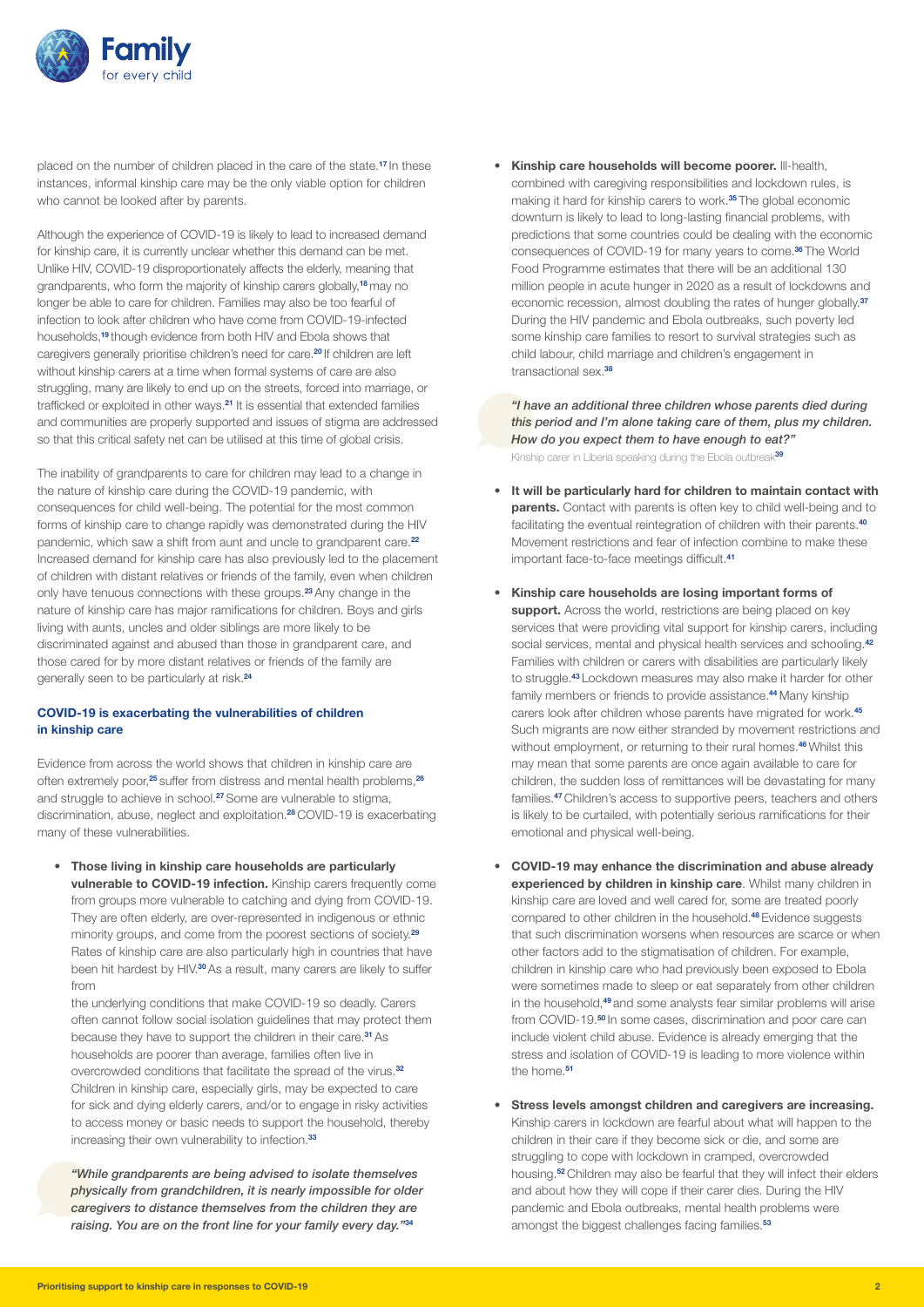

*"I have a spinal cord injury, amongst other health conditions, and if I get it (COVID-19) I fear the worst for my own children and my sister's children who also live with me. There are 10 of us in this household so it is not going to be easy, and my partner will still have to go out to get supplies."* 

Kinship carer, UK**<sup>54</sup>**

#### Failing to recognise the needs of children in kinship care will make responses to COVID-19 ineffective

Failing to acknowledge that large groups of children are cared for by their extended family rather than parents means that nutrition or public health messages exclude key populations or offer inappropriate advice. For example, a recent study carried out in the Pacific Islands found that nutrition programmes were failing because they did not target grandmothers or aunts who are often responsible for feeding children.**55** In the UK, older kinship carers are already becoming frustrated by advice telling them to stay in their homes when they have to go out to provide for or support the children in their care.**<sup>56</sup>**

## How to prioritise support to kinship care

### National governments should:**<sup>57</sup>**

1. Consult children in kinship care and their caregivers to assess their needs (using innovative tools that allow for appropriate social distancing).

2. Engage kinship carers in the battle to prevent the spread of COVID-19 and ensure that children in kinship care are reached by prevention campaigns.

3. Ensure that national strategies are developed in the early stages of COVID-19 that plan for the care of children who cannot be looked after by parents. Make sure that kinship care is prioritised within these strategies, and that, as the virus spreads, kinship care is always considered as an option for children who are separated from parents or other caregivers.

4. Encourage families to develop their own contingency plans in case caregivers fall ill or die, that make provision for children, where possible, to remain within the care of the family.

5. Recognise that children in kinship care and kinship caregivers are amongst the most vulnerable during the pandemic, and develop a full package of support. Ensure that kinship households are prioritised when:

- Developing economic supports and feeding programmes in response to COVID-19.
- Ensuring access to schooling and distance learning.
- Delivering mental health services to deal with the added stress associated with COVID-19.
- Prioritising those most in need of social services.
- Providing additional supports for those that are socially isolating.

6. Involve communities in supporting children in kinship care and their caregivers. Ensure that children in kinship care can maintain contact with their peers.

## Donors, international NGOs and UN agencies should:

1. Offer financial and technical support to enable national governments to appropriately support kinship care during the pandemic and its aftermath.

2. Raise awareness of the importance of kinship care in global information campaigns on children's care during COVID-19 and its aftermath. Continue to support the deinstitutionalisation of children, but ensure that more resources are devoted to promoting the support of kinship care.

3. Fund research and consultations on the needs of children in kinship care and their caregivers during COVID-19 and its aftermath.

In all efforts to support kinship care during COVID-19, it is vital to build on and strengthen existing national child protection systems, rather than create parallel systems that will disappear after the pandemic has ended. COVID-19 places many children and caregivers at heightened risk, but

with it can come reflection, innovation and investment. It is essential to grab any opportunities offered during this bleak time to create a better future for children in kinship care and their carers.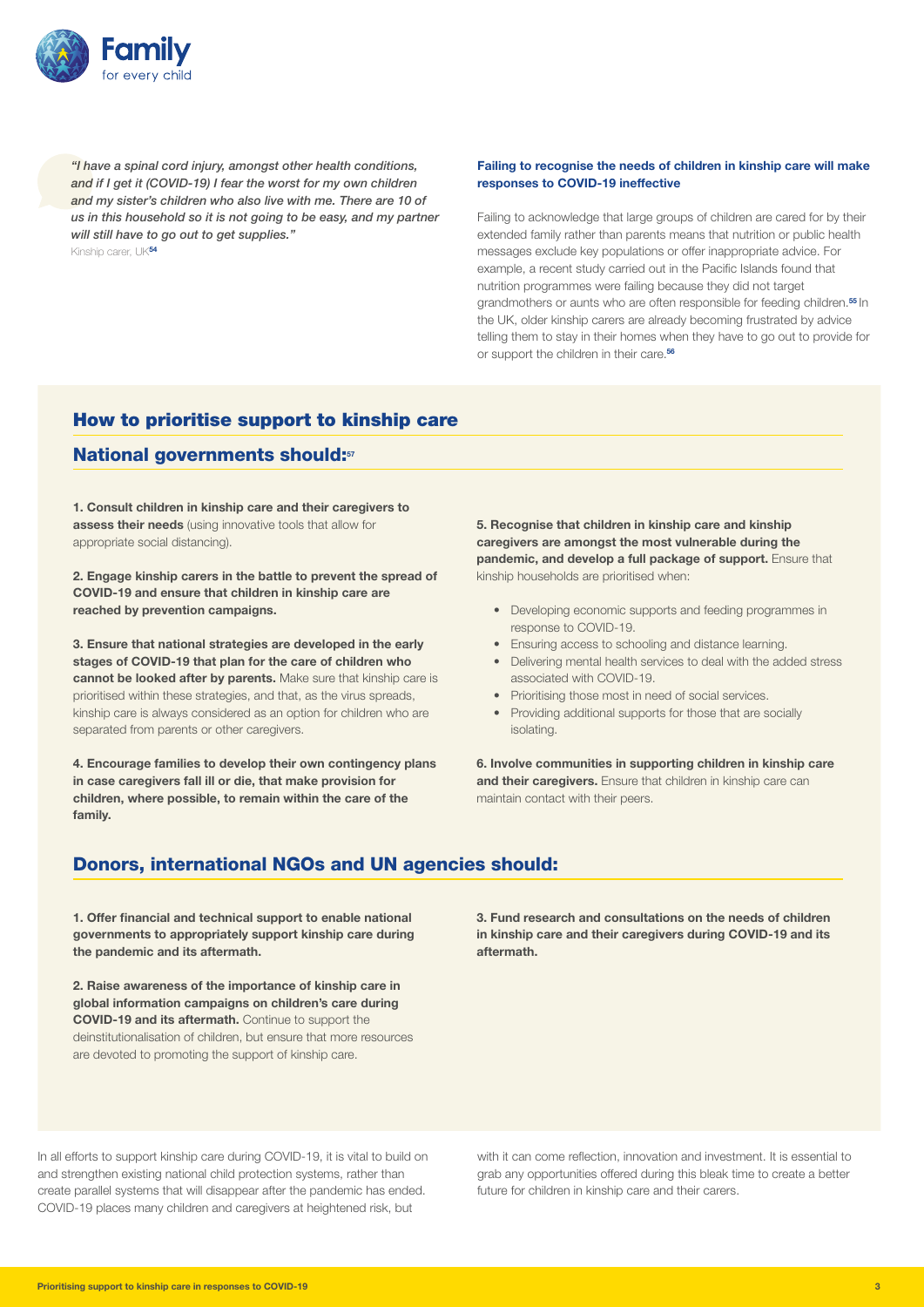

**1** Martin, F. and Zulaika, G. (2016) Who cares for children? A descriptive study of care-related data available through global household surveys and how these could be better mined to inform policies and services to strengthen family care. *Global Social Welfare*, 3, p.51-74.

**2** Delap, E. and Mann, G. (2019) *The paradox of kinship care. The most valued but least resourced care option – a global study*. London: Family for Every Child.

- **3** Ibid.
- **4** Martin and Zulaika 2016.
- **5** Ibid.

**6** UN (1989) *Convention on the Rights of the Child*. New York: United Nations; UN General Assembly (2010) *Guidelines for the alternative care of children*, GA Res 142, UNGAOR, 64th Session, Supplement No. 49, Vol.1 (A/64/49 (2010)) 376. New York: United Nations. The value of kinship care is also recognised in the policies of a range of national governments – see Delap and Mann 2019 for details.

- **7** Delap and Mann 2019.
- **8** Ibid. and UN GA 2010.

**9** Ariyo, E., Mortelmans, D. and Wouters, E. (2019) The African child in kinship care: A systematic review. *Children and Youth Services Review*, 98, p.178-187.

**10** Dziro, C. and Mhlanga, J. (2018) The sustainability of kinship foster care system in Zimbabwe: a study of households caring for orphans and other vulnerable children in Bikita. *African Journal of Social Work*, 8 (2); Hickman, M. and Adams, B. (2018) *Assessing alternative care for children in Ghana*. Ghana: MEASURE Evaluation; Save the Children (2015) *A sense of belonging. Understanding improving informal alternative care mechanisms to increase the care and protection of children, with a focus on kinship care in East Africa*. Nairobi, Kenya: Save the Children.

**11** See for example: Blagbrough, J. (2008) *Blind hope: Children on the move in Liberia.* London: Save the Children; Matovu, S., Dawson-Rose, C., Weiss, S. and Wallhagen, M. (2019) "Thoughts can kill you": Characterisation of mental health symptoms by Ugandan grandparent-caregivers in the HIV/AIDS era. *Issues in Mental Health Nursing*, 40 (5), p.391-398; Kidman, R. and Thurman, T. (2014) Caregiver burden among adults caring for orphaned children in rural South Africa. *Vulnerable Children and Youth Studies*, 9 (3), p.234-246; and Save the Children 2015.

**12** Plan International (2014) *Young lives on lockdown: The impact of Ebola on children and communities in Liberia*. London: Plan International; UNICEF (2016) *Care and protection of children in the West African Ebola virus disease epidemic – lessons learnt for future public health emergencies. New York: UNICEF; World Vision (2019) Fear and isolation. The impact of Ebola and war on child protection in the Democratic Republic of Congo.* DRC: World Vision.

**13** During both HIV and Ebola there were predictions that communities could not absorb children in need or that stigma and fear of infection would lead to families refusing to take children in. In both cases, these fears proved largely unfounded. See: Abede, T. and Aase, A. (2007) Children, AIDS and the politics of orphan care in Ethiopia: The extended family revisited. *Social Science & Medicine*, 64 (10), p.2058- 2069; Evans, D. and Popova, A. (2015) *Orphans and Ebola: Estimating the secondary impact of a public health crisis*. USA: World Bank; Plan International 2014.

**14** The Alliance for Child Protection in Humanitarian Action (2020) *Technical note: Protection of children during the COVID-19 pandemic*. Geneva: The Alliance for Child Protection in Humanitarian Action.

**15** See Delap and Mann 2019 for evidence that these factors lead to a rise in the use of kinship care. For evidence of the impact of COVID-19 on poverty see: Shretta, R. (2020) (2020) The economic impact of COVID-19. The University of Oxford, 7 April. [https://www.research.ox.ac.uk/Article/2020-04-07-the-economic](https://www.research.ox.ac.uk/Article/2020-04-07-the-economic-impact-of-covid-19)[impact-of-covid-19](https://www.research.ox.ac.uk/Article/2020-04-07-the-economic-impact-of-covid-19); and The United Nations Department of Economic and Social Affairs (2020) World economic situation and prospects: April 2020 briefing, No. 136, 1 April. [https://www.un.org/development/desa/dpad/publication/world-economic](https://www.un.org/development/desa/dpad/publication/world-economic-situation-and-prospects-april-2020-briefing-no-136/)[situation-and-prospects-april-2020-briefing-no-136/](https://www.un.org/development/desa/dpad/publication/world-economic-situation-and-prospects-april-2020-briefing-no-136/). For evidence on the impact of COVID-19 on access to basic services see: Galvin, M. and Kaltner, M. (2020) *Understanding the impact of COVID-19 on out-of-home care in Australia*. Australia: Ernst and Young; Buzzi, P. and Megele, M. (2020) How social workers can tackle the ethical and practice challenges of Covid-19: Guidance from PSWs. Community Care, 6 April. [https://www.communitycare.co.uk/2020/04/06/how-social-workers](https://www.communitycare.co.uk/2020/04/06/how-social-workers-can-tackle-the-ethical-and-practice-challenges-of-covid-19-guidance-from-psws/)[can-tackle-the-ethical-and-practice-challenges-of-covid-19-guidance-from-psws/](https://www.communitycare.co.uk/2020/04/06/how-social-workers-can-tackle-the-ethical-and-practice-challenges-of-covid-19-guidance-from-psws/); UNESCO (2020) Covid-19 impact on education. Paris: UNESCO [https://en.unesco.](https://en.unesco.org/covid19/educationresponse) [org/covid19/educationresponse](https://en.unesco.org/covid19/educationresponse); Fraser, E. (2020) Impact of COVID-19 pandemic on violence against women and girls. VAWG helpdesk research report No. 284. UK: DFID. For evidence of the impact of COVID-19 on violence in the home see: Fraser, E. (2020); Galvin, M. and Kaltner, M. (2020).

**16** Goldman, P.S., Ijzendoorn, M.S. and Sonuga-Barke, E.J.S (2020) The implications for COVID-19 for the care of children living in residential institutions. *Letter, The Lancet Child and Adolescent Health*, 21 April 2020.

**17** For example, guidance issued by the Department of Health in Northern Ireland states that: "The welfare of children and young people must remain of paramount importance. However, during the COVID-19 pandemic new admissions to care should only take place in cases of extreme need. HSC Trusts should work with families, and partners in the community and voluntary sector, to explore all possible alternatives consistent with safeguarding the child and promoting his or her welfare." Department of Health – Northern Ireland (2020) Covid-19 – Guidance for foster care and supported lodgings settings, p.3. [https://www.health-ni.gov.uk/sites/default/](https://www.health-ni.gov.uk/sites/default/files/publications/health/covid-19-foster-care-guidance.pdf) [files/publications/health/covid-19-foster-care-guidance.pdf](https://www.health-ni.gov.uk/sites/default/files/publications/health/covid-19-foster-care-guidance.pdf)

**18** Dolbin-MacNab, M.L. and Yancura, L.A. (2018) International perspectives on grandparents raising grandchildren: Contextual considerations for advancing global discourse. *The International Journal of Aging and Human Development*, 86 (1), p.3-33; Kiraly, M. (2015) *A review of kinship care surveys: The 'Cinderella' of the care system.* Child Family Community Australia Working Paper. Australia: Child Family Community Australia; Mushunje, M. (2014) Interrogating the relevance of the extended family as a social safety net for vulnerable children in Zimbabwe. *African Journal of Social Welfare*, 2 (4), p.78-103; Save the Children 2015; Shang, X. and Fisher, K. (2014) *Caring for orphaned children in China*. USA: Lexington Books.

**19** Galvin and Kaltner 2020; Iraq Child Protection Sub-Cluster (2020) UAC/ Alternative care guidance for the COVID-19 situation. Iraq Child Protection Sub-**Cluster** 

**20** Evans and Popova 2015; Plan International 2014.

**21** Research by Plan International during the Ebola outbreak in Liberia found that families would generally take in children affected by Ebola, but that if they were rejected by families, children commonly ended up on the streets (Plan International 2014).

**22** Zagheni, E. (2011) The impact of the HIV/AIDS epidemic on kinship resources for orphans in Zimbabwe. *Population and Development Review*, 37 (4), p.761-783.

**23** Kiraly, M. (2018) *Fairy godparents and fake kin: Exploring non-familial kinship care (kith care)*. Australia: University of Melbourne and the Commission for Children and Young People.

**24** Delap and Mann 2019.

**25** Hamilton, C., Apland, K., Dunaiski, M. and Yarrow, E. (2017) *Study on alternative care community practices for children in Cambodia*. Cambodia: Ministry of Social Affairs, Veterans and Youth Rehabilitation and UNICEF; Kiraly 2015; McCartan, C., Bunting, L., Bywaters, P., Davidson, G., Elliott, M. and Hooper, J. (2018) A four-nation comparison of kinship care in the UK: The relationship between formal kinship care and deprivation. *Social Policy and Society*, 17 (4), p.619-635; Shang and Fisher 2014.

**26** Agarwal, R. (2017) Adoptive transfers and affective experiences of Palauan youth. *The Asia Pacific Journal of Anthropology*, 18 (4), p.339-355; Hoang, L., Lam, T., Yeoh, B. and Graham, E. (2015) Transnational migration, changing care arrangements and left-behind children's responses in South-east Asia. *Children's Geographies*, 13 (3), p.263-277; Sanghera, B., Ablezova, M. and Botoeva, A. (2012) Attachment, emotions and kinship caregiving: An investigation into separation distress and family relatedness in post-Soviet Kyrgyzstani households. *Families, Relationships and Societies*, 1 (3), p.379-396; Stark, L., MacFarlane, M., Rubinstein, B., Yu, G., Jensen, C., and Williamson, K. (2018) Using a population-based survey approach to estimate child separation after a natural disaster: findings from post-Hurricane Haiti. *BMJ Global Health* 2018, 3 (3): e000784; Save the Children 2015; Sinha, A., Lombe, M., Saltzman, L., Whetten, K. and Whetten, R. (2016) Exploring factors associated with educational outcomes for orphan and abandoned children in India. *Global Social Welfare*, 3 (1), p.23-32.

**27** UNICEF (2014) *Measuring the determinants of childhood vulnerability*. New York: UNICEF; Grandparents Plus (2017) *Growing up in kinship care. Experiences as adolescents and outcomes in young adulthood*. UK: Grandparents Plus.

**28** Edwards, A. and Roby, J. (2015) *The effects of relatedness, age and orphan status on child discipline*. United States: BYU Scholars Archive; Garcia Quiroga, M. and Hamilton-Giachritsis, C. (2014) "In the name of the children": Public policies for children in out-of-home care in Chile: Historical review, present situation and future challenges. *Children and Youth Services Review*, 44, p.422-430; Kiraly 2018; O'Kane, C. and Feinstein, C. (2013) *'Yaro Na Kowa Ne' – children belong to everyone. Save the Children research initiative on understanding and improving informal alternative care mechanisms to increase the care and protection of children, with a focus on kinship care in West Central Africa*. Sweden: Save the Children; Shang and Fisher 2014; Roby, J. (2011) *Children in informal alternative care.* New York: UNICEF.